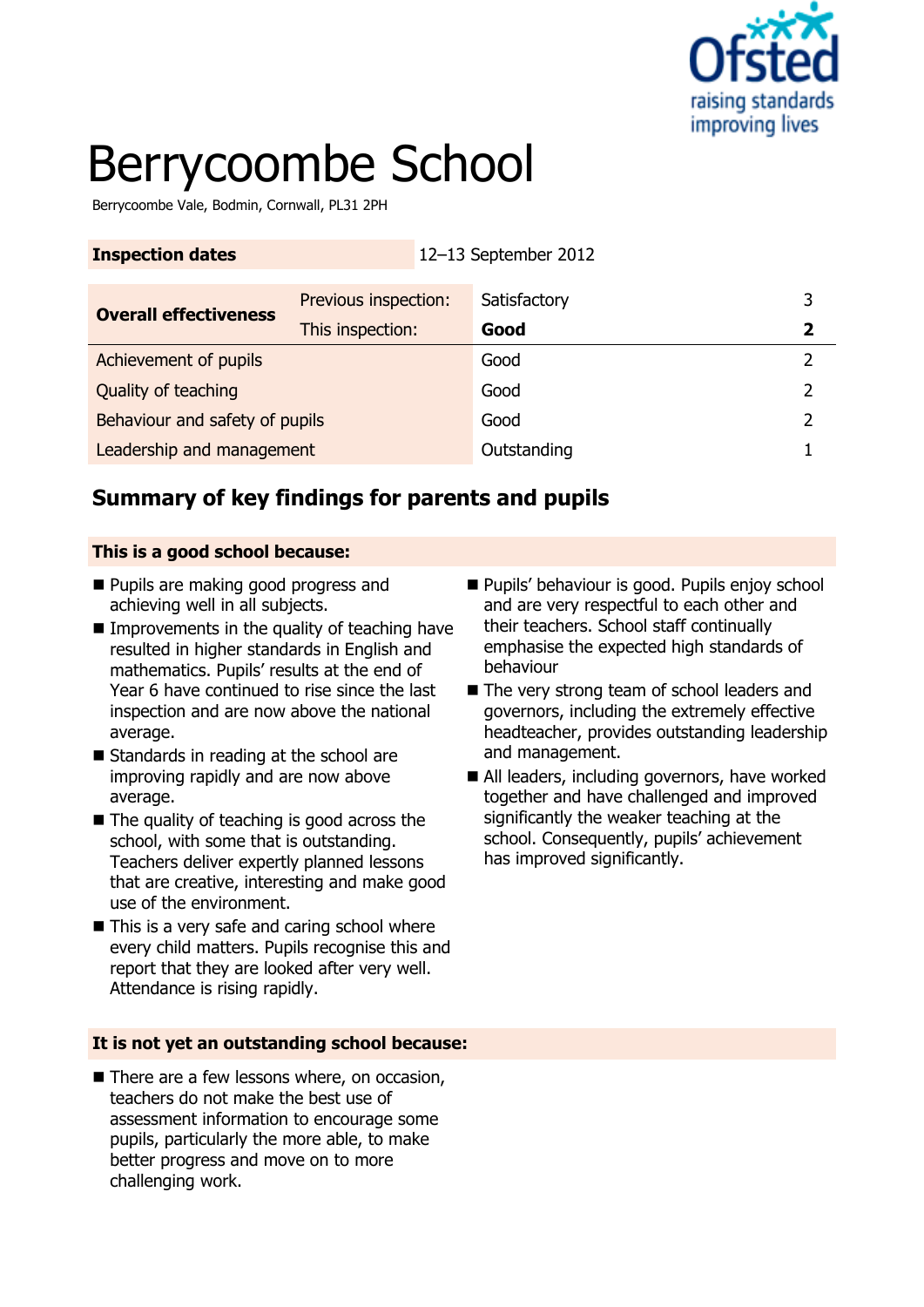## **Information about this inspection**

- Inspectors observed 15 lessons and seven teachers, of which five were joint observations with the headteacher. A number of other short visits to lessons and small group work delivered by teaching assistants were also observed. They also made short observations of sessions on the teaching of phonics (pupils learning letter patterns and the sounds they represent to enable them to read).
- Inspectors heard some pupils from Key Stage 1 read and held a meeting with pupils from Key Stage 2.
- Other meetings and discussions were held with the Chair of the Governing Body, a representative from the local authority and school staff. Inspectors also met with some parents at the start of the school day.
- Inspectors took account of the 13 responses to the on-line questionnaire (Parent View) and responses to the staff questionnaire during the inspection.
- They observed the school's work and looked at a range of documents, including the school improvement plans, priorities for development, achievement data and documents relating to safeguarding children.

## **Inspection team**

John Cavill, Lead inspector and a Additional inspector

Liz Kissane **Additional inspector**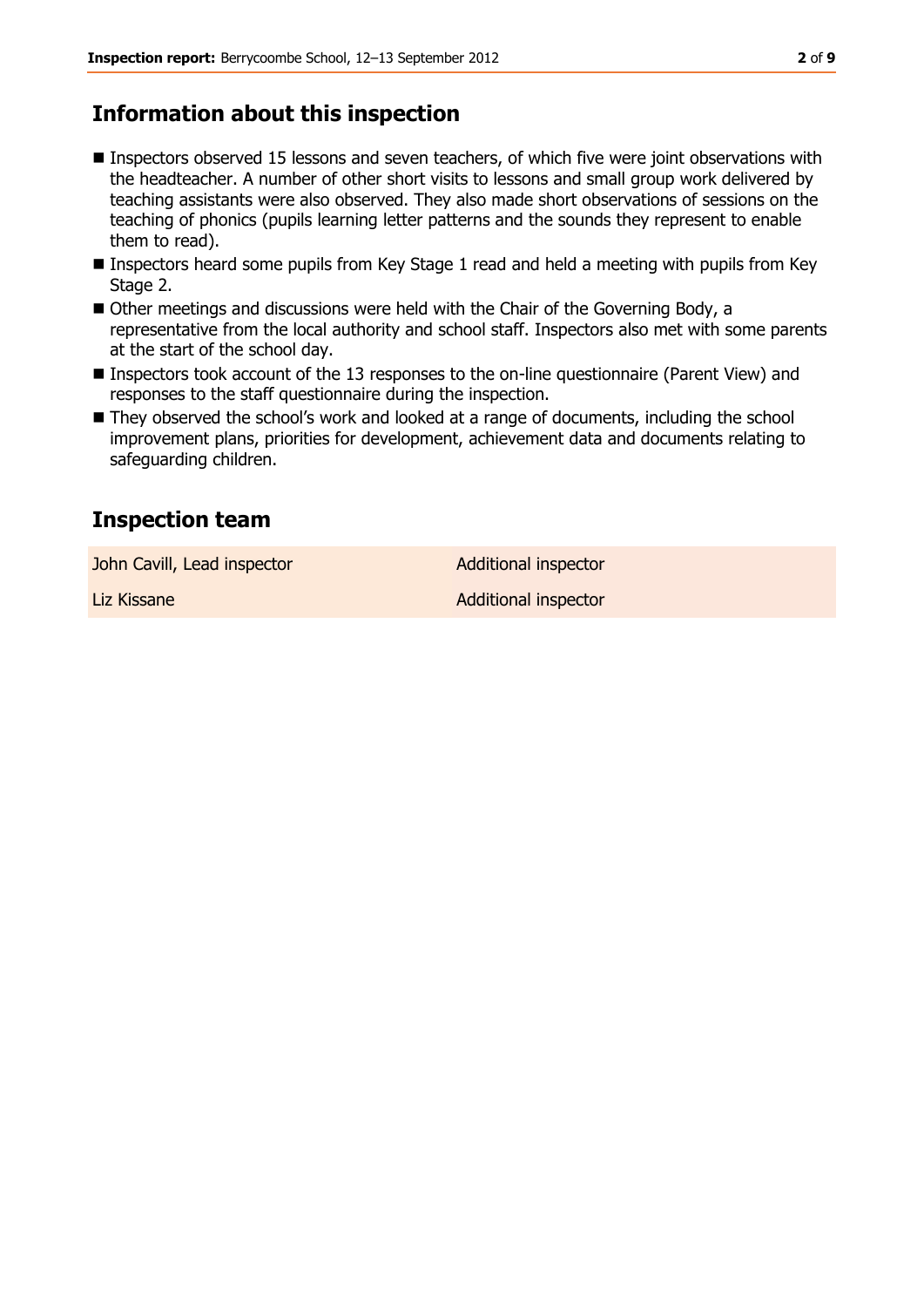## **Full report**

## **Information about this school**

- Berrycoombe is an average-sized primary school, where most pupils attend from the local community. The majority of pupils are of White British heritage.
- The proportion of disabled pupils and those with special educational needs supported by school action plus or with a statement of special educational needs is above average. The proportion of pupils who are supported through school action is below average.
- $\blacksquare$  The proportion of pupils who are eligible for the pupil premium is above average.
- More pupils than is usual join or leave the school at times other than is usual and start or complete their primary education elsewhere.
- The school meets the current floor standards, the minimum standards expected by the government for pupils' attainment and progress.
- $\blacksquare$  The school has a breakfast club on site managed by the governing body.
- A privately managed nursery is located on the school site but is inspected separately.

### **What does the school need to do to improve further?**

 Improve the quality of teaching and learning to outstanding overall by ensuring that all teachers consistently make full use of assessment information within lessons to give all pupils, particularly the more able, sufficiently challenging work.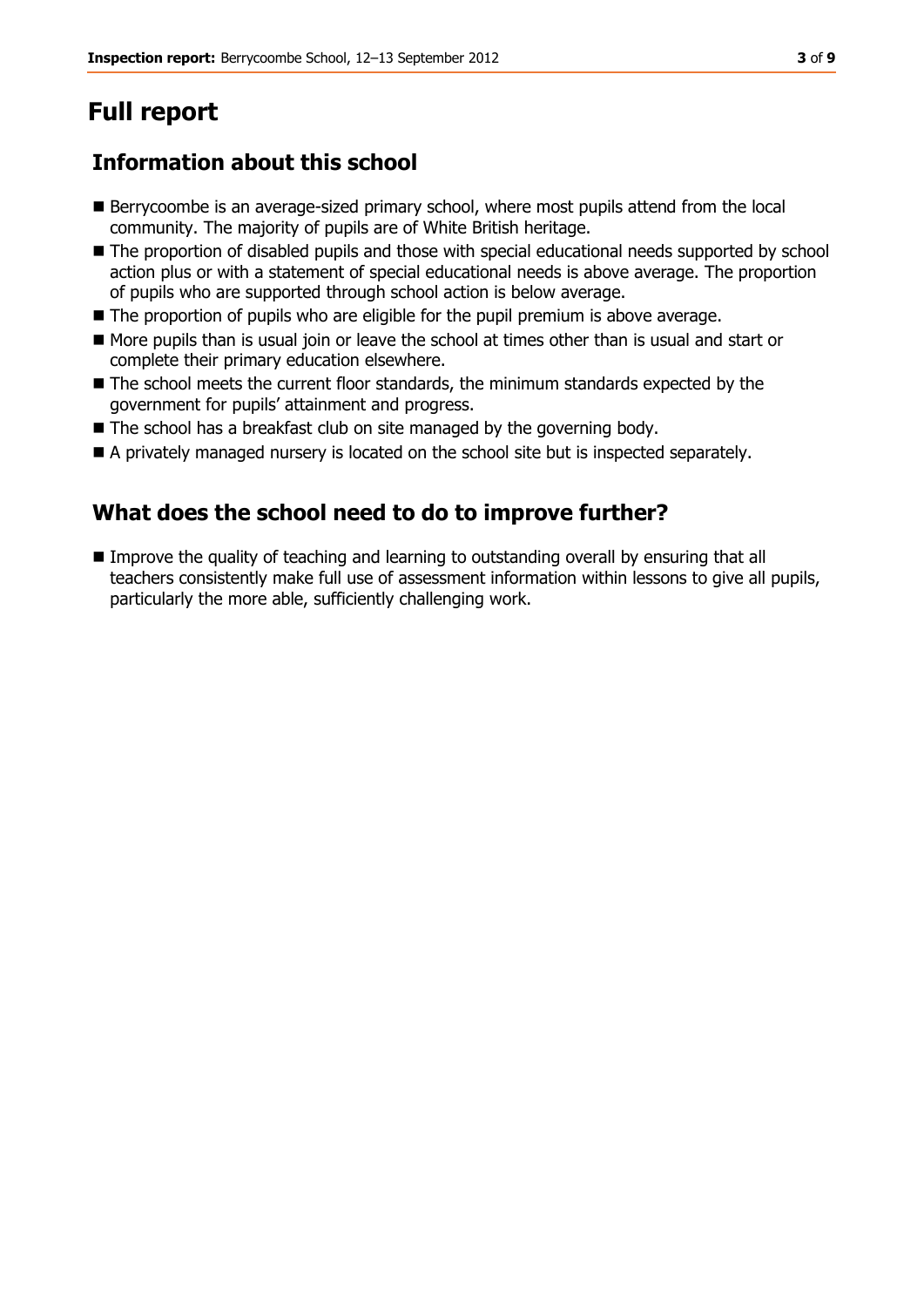## **Inspection judgements**

#### **The achievement of pupils is good**

- Children enter the Reception class with knowledge and skills that are generally below what would normally be expected for their age. However, there is variability between different cohorts and the range of abilities is often wide. Good quality teaching and interesting learning activities within a creative learning environment enable all children to make at least good progress within the Early Years Foundation Stage.
- Good progress continues throughout the school and pupils' attainment by the time pupils leave the school at the end of Year 6 is above average in both English and mathematics and continues to improve.
- **IMPROM** Improvements made in teaching are securing good progress for all pupils, especially for those who are eligible for the pupil premium and those who are disabled or have special educational needs. Many of these pupils are making accelerated progress across the school from their individual starting points and this is secured with well-focused support and effective interventions delivered by teachers and teaching assistants.
- Progress in lessons is good because teachers plan their lessons well to meet the needs of all pupils with tasks that are matched to their ability. However, there are occasions when the progress of a small number of pupils is slightly limited by not always being given opportunities to move on to more challenging work.
- School tracking data indicate that progress continues to accelerate and the current pupils look set to achieve higher than those in previous years.
- Pupils enjoy reading and the wide range of texts that are used promotes the good progress being made. The creative regular teaching of phonics is effective and rapidly improving the literacy skills across the school. A good example of this was where the pupils in Year 1 sipped milk as they learnt to segment 'sip', making clear links between the sound and the action. Pupils use the 'working walls' in lessons to develop their mathematical skills well.
- The learning needs of pupils who move to the school from elsewhere are rapidly assessed and responded to, enabling them to settle quickly. As a result, they quickly achieve a good rate of progress in line with others, ensuring equality of opportunity.
- Imaginatively planned topics ensure that the pupils' skills in communication, reading, writing and mathematics are developed well across all subjects within the curriculum, supporting the good rate of progress being made.

#### **The quality of teaching is good**

- The work undertaken to improve the quality of teaching at the school continues to drive the quality of learning up for all pupils, which is now good and rapidly improving.
- The majority of parents who responded to the questionnaire and all of those who spoke to an inspector thought that their child was taught well and made good progress at the school.
- Experienced teachers are well supported by highly skilled teaching assistants. Planning of lessons is meticulous and tasks are designed to enthuse and engage all pupils, including those who are disabled or have special educational needs. There is a positive climate for learning and relationships are good. Classrooms are full of well-behaved children who are focused, working together and eager to do well.
- Teachers plan lessons very well and monitor the progress of pupils with some superb questioning. However, on occasion, this information is not being used to accelerate the progress of some individuals, to allow them to move onto more challenging work and attain higher standards. This was particularly noticeable for a very small number of the most able pupils in one lesson seen, where the work became a little repetitive rather than extended, and consequently those pupils became distracted.
- In the Reception Class, children benefit from good teaching. Good routines and independent learning are established from very early in the school year. In the child-initiated activity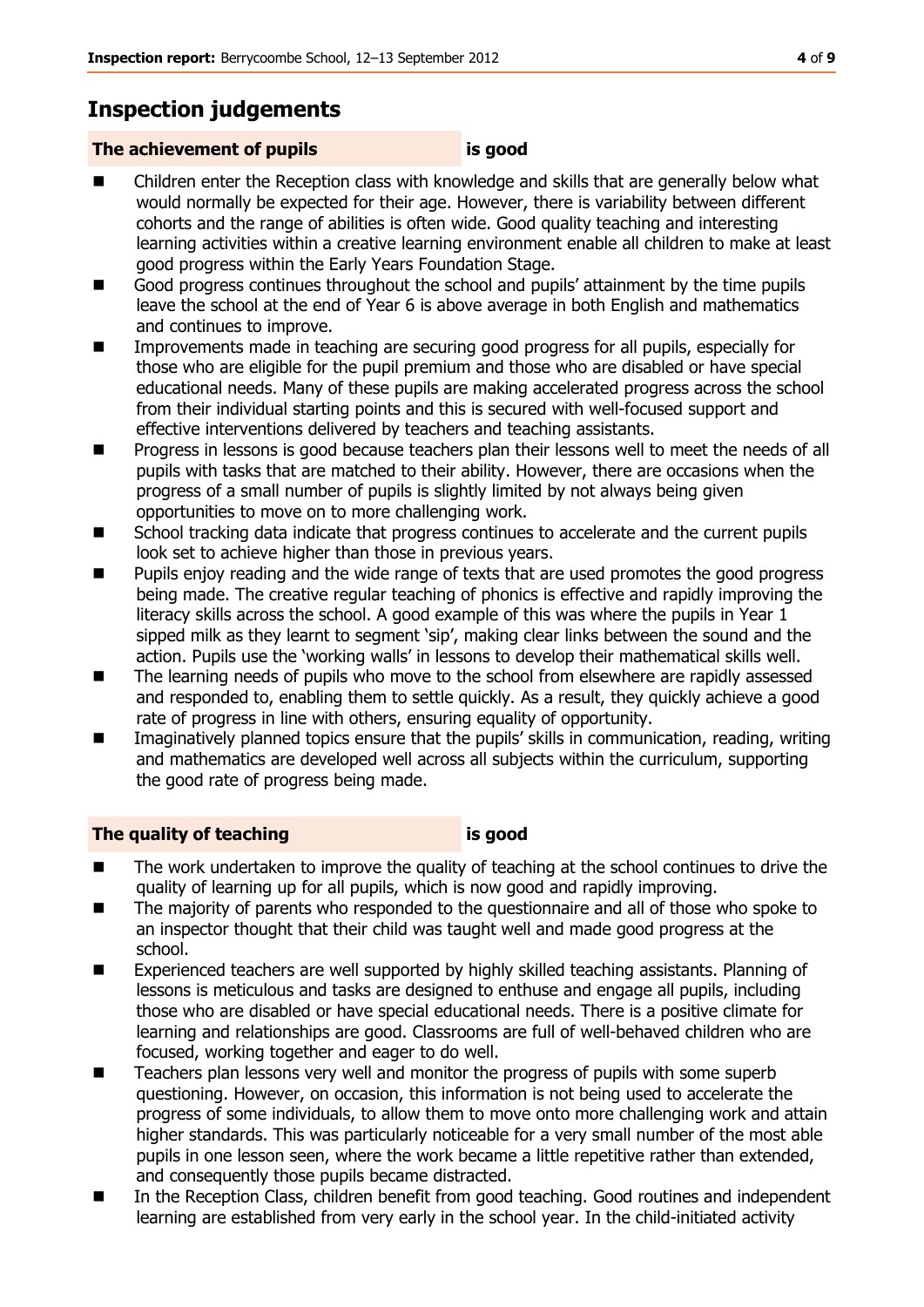session where the children were developing their social skills, a teaching assistant modelled waitressing skills in the 'Berrycoombe Café' and used good questioning to help the children develop their social and language skills. A very well equipped outdoor space allows for development in all areas of learning.

- The teaching of writing, mathematics and communication is good and planned well to ensure that pupils see the relevance of the work. In Year 3, using prices for goods in mathematics was helping pupils develop their number unit skills, while in Year 6, allowing pupils to choose their genre to write a short story increased their interest.
- The assessment of pupils' work is thorough and is consistently applied by all staff. Pupils value the constructive feedback given to them. They can explain what they have to do next in order to improve and they use the first session of each morning to respond to the comments made by their teachers, thereby helping to secure their rapid progress.
- Regular use is made of self- and peer-assessment. 'Talking Partners' are used to ensure the full engagement of all pupils while promoting high levels of independence.
- $\blacksquare$  The teaching of reading is good. It is supported by daily phonics sessions in Key Stage 1 and for selected pupils in Key Stage 2. Reading at the school is a regular and popular feature of school life.

#### **The behaviour and safety of pupils are good**

- Pupils are well behaved and have positive attitudes towards their learning. They generally work with sustained concentration in lessons. A small number of pupils sometimes demonstrate some challenging behaviour, but the adults manage this very well and learning is hardly ever disrupted.
- When pupils are playing outside, moving around the school or interacting with each other and adults, their behaviour is exemplary, which demonstrates their strong moral code. It is clear that they fully understand the difference between right and wrong.
- **All pupils, including those in the Early Years Foundation Stage, feel safe and very secure.** Pupils and most of the parents and carers who responded to the questionnaire agreed with these findings, recognising that behaviour and safety are good. Pupils report that they are well looked after and they are confident that adults at the school will deal quickly with any problems that they may have.
- A very small number of parents and carers indicated some concern about behaviour and bullying at the school. However, pupils said that the behaviour is good and there is now no bullying of any kind, including physical, emotional and cyber bullying. The inspection supports this view and found the behaviour of pupils to be good.
- Pupils are keen to do well and respond to the rewards system at the school, as seen in their eager anticipation of the 'star award' to the best-behaved pupils in the assembly. The school council provides pupils with a good opportunity to take an active role in the decision making at their school.
- **Most pupils are keen to come to school and enjoy learning. There are still some pupils** whose attendance is below the levels that it should be and needs to improve. However, the school is working very hard with parents and consequently attendance has risen significantly for the last three years and continues to do so. The rate of exclusions has reduced substantially.

#### **The leadership and management are outstanding**

- This school is led by an inspirational headteacher with a clear focus and determination to allow everyone at the school to reflect the school motto by 'Always Aiming High'.
- **EXECUTE:** Clear vision and high expectations are firmly established across all activities at the school. All leaders, including governors, share a common purpose and a consistency of approach that ensure that the school continues to improve rapidly.
- **IMPROPIED 1** Improving performance is the core purpose at Berrycoombe, with leaders recognising that at this school everyone matters. There are highly-tuned robust systems, including a strong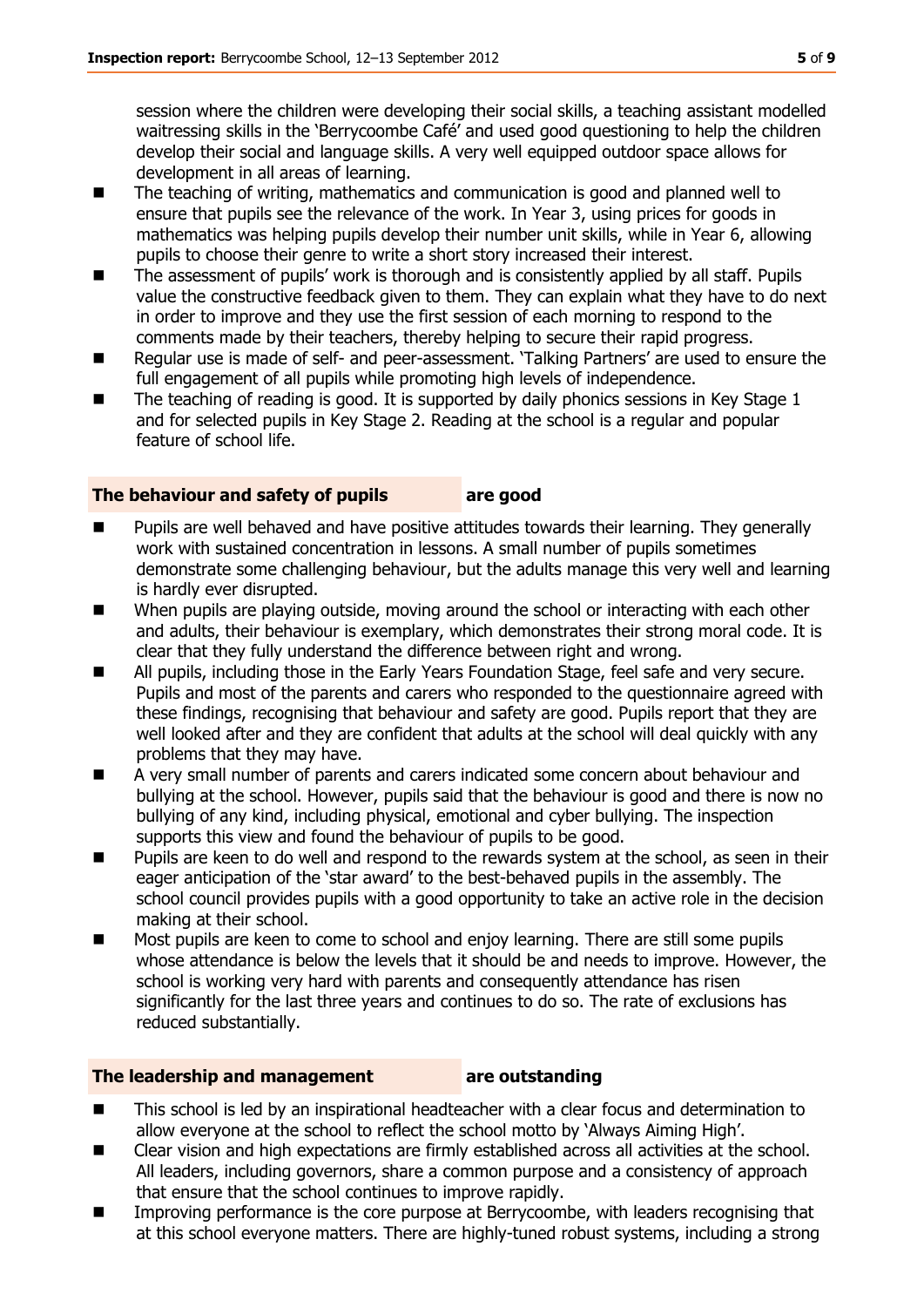emphasis on professional development, to ensure that the performance of leaders, teachers and other staff is relentlessly focused on improving outcomes. This quest by all staff to secure high-quality teaching, in a culture where high expectations are the norm, is driven by a desire to improve the life chances for the pupils. Leaders have successfully secured consistently good teaching, which is continuing to improve rapidly.

- Leaders have secured sustained improvements at the school, most notably in teaching, pupils' progress and attendance and, consequently, standards are higher. The recent introduction of a specialist literacy programme has resulted in the rapid acceleration in English for the pupils who have undertaken the programme, which is due to be made available to more pupils in the future.
- The curriculum is vibrant, exciting and responds to pupils' needs and aspirations. Regular themed events capture the imagination, and the desire to extend learning outside, with such activities as Forest School and the allotments, continues to have an improving impact on pupils' behaviour and safety.
- **Pupils' spiritual, moral, social and cultural development is carefully mapped against the** curriculum to ensure that pupils can enrich their lives with a wide range of experiences.
- All statutory requirements relating to safeguarding are met and staff work hard to ensure there is no discrimination.
- The local authority provides 'light touch' support for this good school.

#### **The governance of the school:**

- Governors are experienced and provide a high level of challenge to the senior staff at the school. They demand improvements in performance that are sustainable and have a direct impact on the achievement of pupils.
- They have a clear understanding of the school, including financial issues, and are fully involved in the evaluation and planning of activities that are key to this school's success. They have contributed some outstanding strategic leadership in partnership with senior leaders at the school.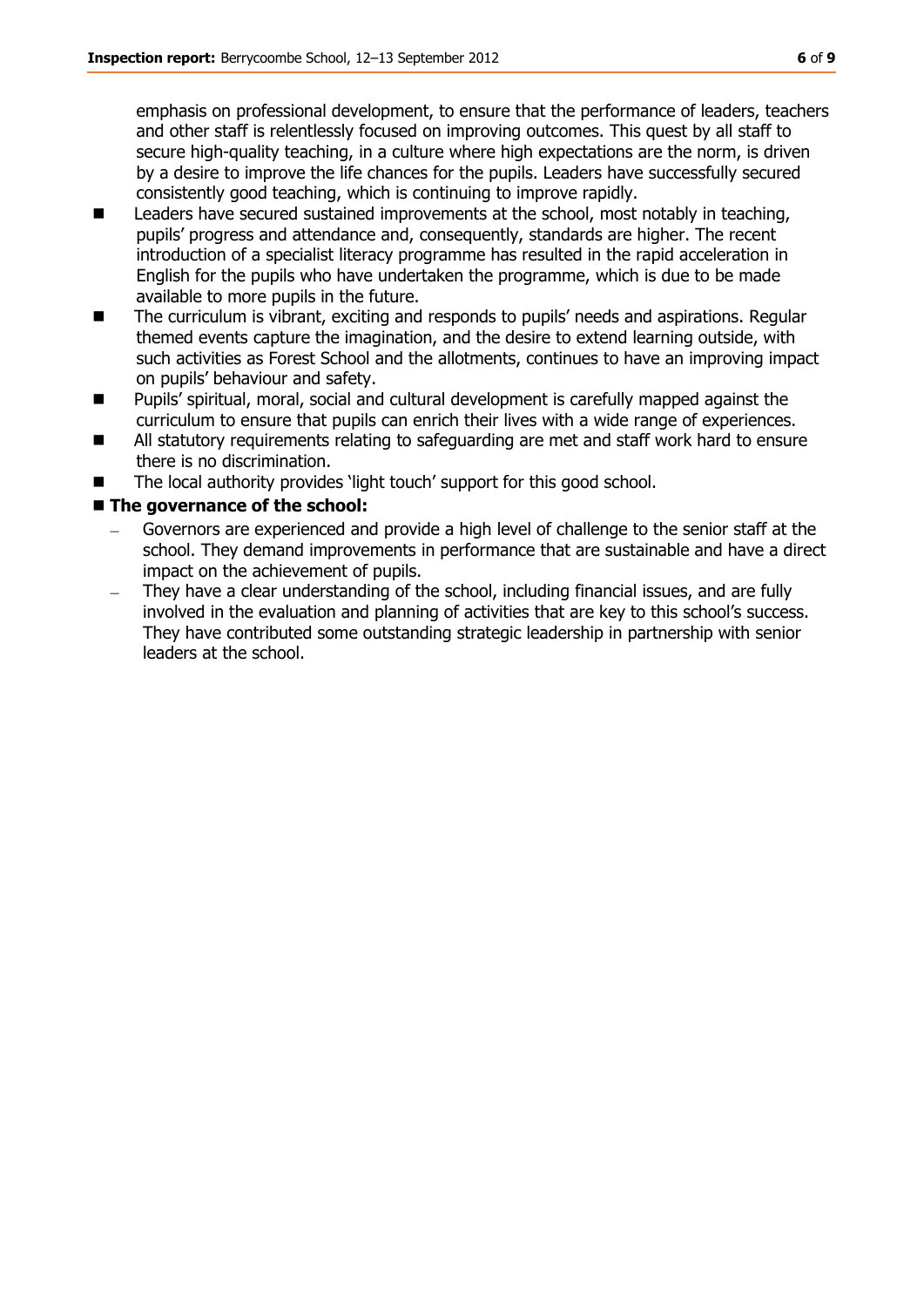## **What inspection judgements mean**

| <b>School</b> |                         |                                                                                                                                                                                                                                                                                                                                                                         |
|---------------|-------------------------|-------------------------------------------------------------------------------------------------------------------------------------------------------------------------------------------------------------------------------------------------------------------------------------------------------------------------------------------------------------------------|
| Grade         | <b>Judgement</b>        | <b>Description</b>                                                                                                                                                                                                                                                                                                                                                      |
| Grade 1       | Outstanding             | An outstanding school is highly effective in delivering outcomes<br>that provide exceptionally well for all its pupils' needs. This<br>ensures that pupils are very well equipped for the next stage of<br>their education, training or employment.                                                                                                                     |
| Grade 2       | Good                    | A good school is effective in delivering outcomes that provide<br>well for all its pupils' needs. Pupils are well prepared for the next<br>stage of their education, training or employment.                                                                                                                                                                            |
| Grade 3       | Requires<br>improvement | A school that requires improvement is not yet a good school, but<br>it is not inadequate. This school will receive a full inspection<br>within 24 months from the date of this inspection.                                                                                                                                                                              |
| Grade 4       | Inadequate              | A school that has serious weaknesses is inadequate overall and<br>requires significant improvement but leadership and management<br>are judged to be Grade 3 or better. This school will receive<br>regular monitoring by Ofsted inspectors.                                                                                                                            |
|               |                         | A school that requires special measures is one where the school<br>is failing to give its pupils an acceptable standard of education<br>and the school's leaders, managers or governors have not<br>demonstrated that they have the capacity to secure the<br>necessary improvement in the school. This school will receive<br>regular monitoring by Ofsted inspectors. |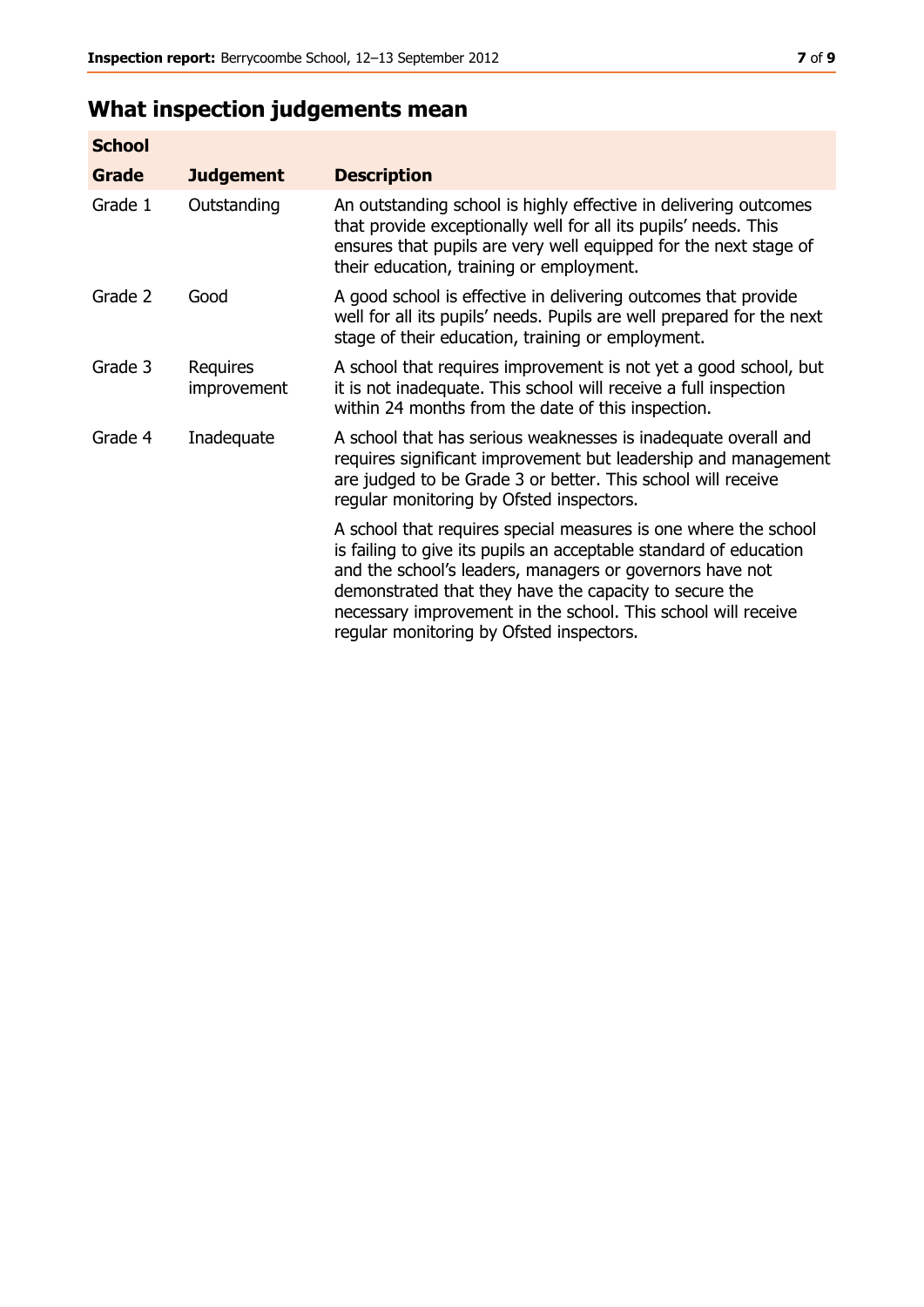### **School details**

| Unique reference number  | 111924   |
|--------------------------|----------|
| <b>Local authority</b>   | Cornwall |
| <b>Inspection number</b> | 405362   |

This inspection of the school was carried out under section 5 of the Education Act 2005.

| <b>Type of school</b>                      | Primary                               |
|--------------------------------------------|---------------------------------------|
| <b>School category</b>                     | Community                             |
| Age range of pupils                        | $4 - 11$                              |
| <b>Gender of pupils</b>                    | Mixed                                 |
| <b>Number of pupils on the school roll</b> | 183                                   |
| <b>Appropriate authority</b>               | The governing body                    |
| <b>Chair</b>                               | Chris Twigg                           |
| <b>Headteacher</b>                         | Craig Robertson                       |
| Date of previous school inspection         | 5-6 May 2011                          |
| <b>Telephone number</b>                    | 01208 74969                           |
| <b>Fax number</b>                          | 01208 74969                           |
| <b>Email address</b>                       | secretary@berrycoombe.cornwall.sch.uk |